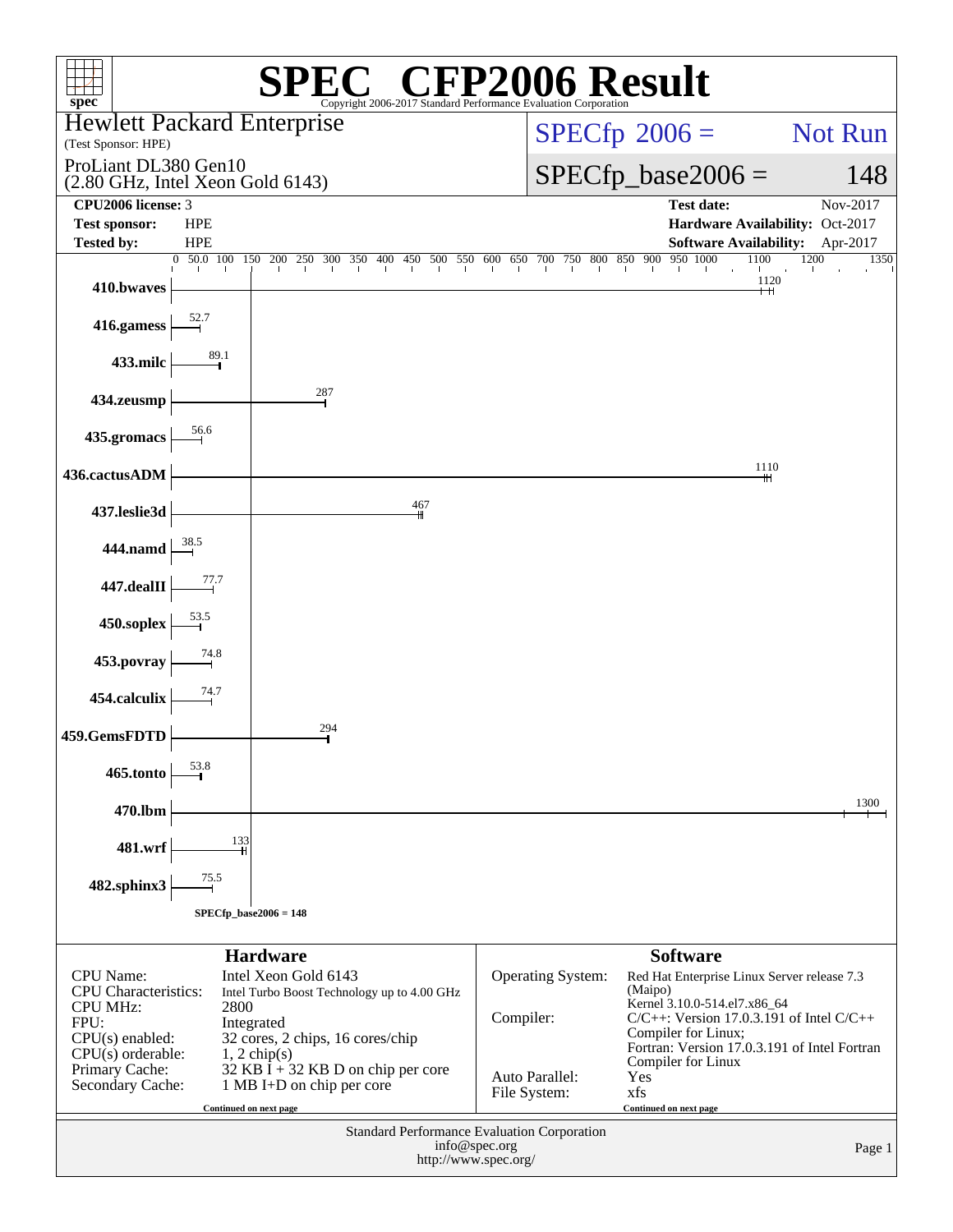#### Hewlett Packard Enterprise

#### (Test Sponsor: HPE)

ProLiant DL380 Gen10

(2.80 GHz, Intel Xeon Gold 6143)

#### $SPECTp2006 =$  Not Run

## $SPECfp\_base2006 = 148$

**[CPU2006 license:](http://www.spec.org/auto/cpu2006/Docs/result-fields.html#CPU2006license)** 3 **[Test date:](http://www.spec.org/auto/cpu2006/Docs/result-fields.html#Testdate)** Nov-2017 **[Test sponsor:](http://www.spec.org/auto/cpu2006/Docs/result-fields.html#Testsponsor)** HPE **[Hardware Availability:](http://www.spec.org/auto/cpu2006/Docs/result-fields.html#HardwareAvailability)** Oct-2017 **[Tested by:](http://www.spec.org/auto/cpu2006/Docs/result-fields.html#Testedby)** HPE **[Software Availability:](http://www.spec.org/auto/cpu2006/Docs/result-fields.html#SoftwareAvailability)** Apr-2017 [L3 Cache:](http://www.spec.org/auto/cpu2006/Docs/result-fields.html#L3Cache) 22 MB I+D on chip per chip<br>Other Cache: None [Other Cache:](http://www.spec.org/auto/cpu2006/Docs/result-fields.html#OtherCache) [Memory:](http://www.spec.org/auto/cpu2006/Docs/result-fields.html#Memory) 192 GB (24 x 8 GB 2Rx8 PC4-2666V-R) [Disk Subsystem:](http://www.spec.org/auto/cpu2006/Docs/result-fields.html#DiskSubsystem) 1 x 960 GB SATA SSD, RAID 0 [Other Hardware:](http://www.spec.org/auto/cpu2006/Docs/result-fields.html#OtherHardware) None [System State:](http://www.spec.org/auto/cpu2006/Docs/result-fields.html#SystemState) Run level 3 (multi-user)<br>Base Pointers: 64-bit [Base Pointers:](http://www.spec.org/auto/cpu2006/Docs/result-fields.html#BasePointers) [Peak Pointers:](http://www.spec.org/auto/cpu2006/Docs/result-fields.html#PeakPointers) Not Applicable [Other Software:](http://www.spec.org/auto/cpu2006/Docs/result-fields.html#OtherSoftware) None

|                  |                |              |                |       | <b>Results Table</b> |             |                |              |                                                                                                          |              |                |              |
|------------------|----------------|--------------|----------------|-------|----------------------|-------------|----------------|--------------|----------------------------------------------------------------------------------------------------------|--------------|----------------|--------------|
|                  | <b>Base</b>    |              |                |       |                      | <b>Peak</b> |                |              |                                                                                                          |              |                |              |
| <b>Benchmark</b> | <b>Seconds</b> | <b>Ratio</b> | <b>Seconds</b> | Ratio | <b>Seconds</b>       | Ratio       | <b>Seconds</b> | <b>Ratio</b> | <b>Seconds</b>                                                                                           | <b>Ratio</b> | <b>Seconds</b> | <b>Ratio</b> |
| 410.bwayes       | 12.3           | 1100         | 12.1           | 1120  | 12.1                 | 1130        |                |              |                                                                                                          |              |                |              |
| 416.gamess       | 372            | 52.7         | 372            | 52.7  | 372                  | 52.6        |                |              |                                                                                                          |              |                |              |
| $433$ .milc      | 103            | 89.1         | 103            | 89.1  | 99.9                 | 91.9        |                |              |                                                                                                          |              |                |              |
| $434$ . zeusmp   | 31.8           | 287          | 31.6           | 288   | 31.7                 | 287         |                |              |                                                                                                          |              |                |              |
| 435.gromacs      | 126            | 56.6         | 126            | 56.8  | 126                  | 56.6        |                |              |                                                                                                          |              |                |              |
| 436.cactusADM    | 10.7           | 1120         | 10.8           | 1110  | 10.7                 | 1110        |                |              |                                                                                                          |              |                |              |
| 437.leslie3d     | 20.1           | 467          | 20.0           | 470   | 20.4                 | 462         |                |              |                                                                                                          |              |                |              |
| 444.namd         | 208            | 38.5         | 208            | 38.5  | 208                  | 38.5        |                |              |                                                                                                          |              |                |              |
| $447$ .dealII    | 147            | 77.7         | 148            | 77.4  | 147                  | 78.1        |                |              |                                                                                                          |              |                |              |
| $450$ .soplex    | 156            | 53.5         | 155            | 53.9  | 157                  | 53.3        |                |              |                                                                                                          |              |                |              |
| 453.povray       | 70.9           | 75.0         | 71.1           | 74.8  | 71.2                 | 74.7        |                |              |                                                                                                          |              |                |              |
| 454.calculix     | 110            | 74.7         | 110            | 74.9  | 110                  | 74.7        |                |              |                                                                                                          |              |                |              |
| 459.GemsFDTD     | 36.1           | 294          | 36.1           | 294   | 36.5                 | 291         |                |              |                                                                                                          |              |                |              |
| $465$ .tonto     | 185            | 53.3         | 178            | 55.3  | 183                  | 53.8        |                |              |                                                                                                          |              |                |              |
| 470.1bm          | 10.3           | 1340         | 10.5           | 1300  | 10.9                 | 1260        |                |              |                                                                                                          |              |                |              |
| 481.wrf          | 84.2           | 133          | 84.8           | 132   | 80.5                 | 139         |                |              |                                                                                                          |              |                |              |
| 482.sphinx3      | 259            | 75.4         | 255            | 76.4  | 258                  | 75.5        |                |              |                                                                                                          |              |                |              |
|                  |                |              |                |       |                      |             |                |              | Results appear in the order in which they were run. Bold underlined text indicates a median measurement. |              |                |              |

### **[Operating System Notes](http://www.spec.org/auto/cpu2006/Docs/result-fields.html#OperatingSystemNotes)**

 Stack size set to unlimited using "ulimit -s unlimited" Transparent Huge Pages enabled by default Filesystem page cache cleared with: shell invocation of 'sync; echo 3 > /proc/sys/vm/drop\_caches' prior to run IRQ balance service was stop using "service irqbalance stop" Tuned-adm profile was set to Throughtput-Performance

### **[Platform Notes](http://www.spec.org/auto/cpu2006/Docs/result-fields.html#PlatformNotes)**

BIOS Configuration: Intel Hyperthreading set to Disabled Thermal Configuration set to Maximum Cooling LLC Prefetch set to Enabled LLC Dead Line Allocation set to Disabled Continued on next page

> Standard Performance Evaluation Corporation [info@spec.org](mailto:info@spec.org) <http://www.spec.org/>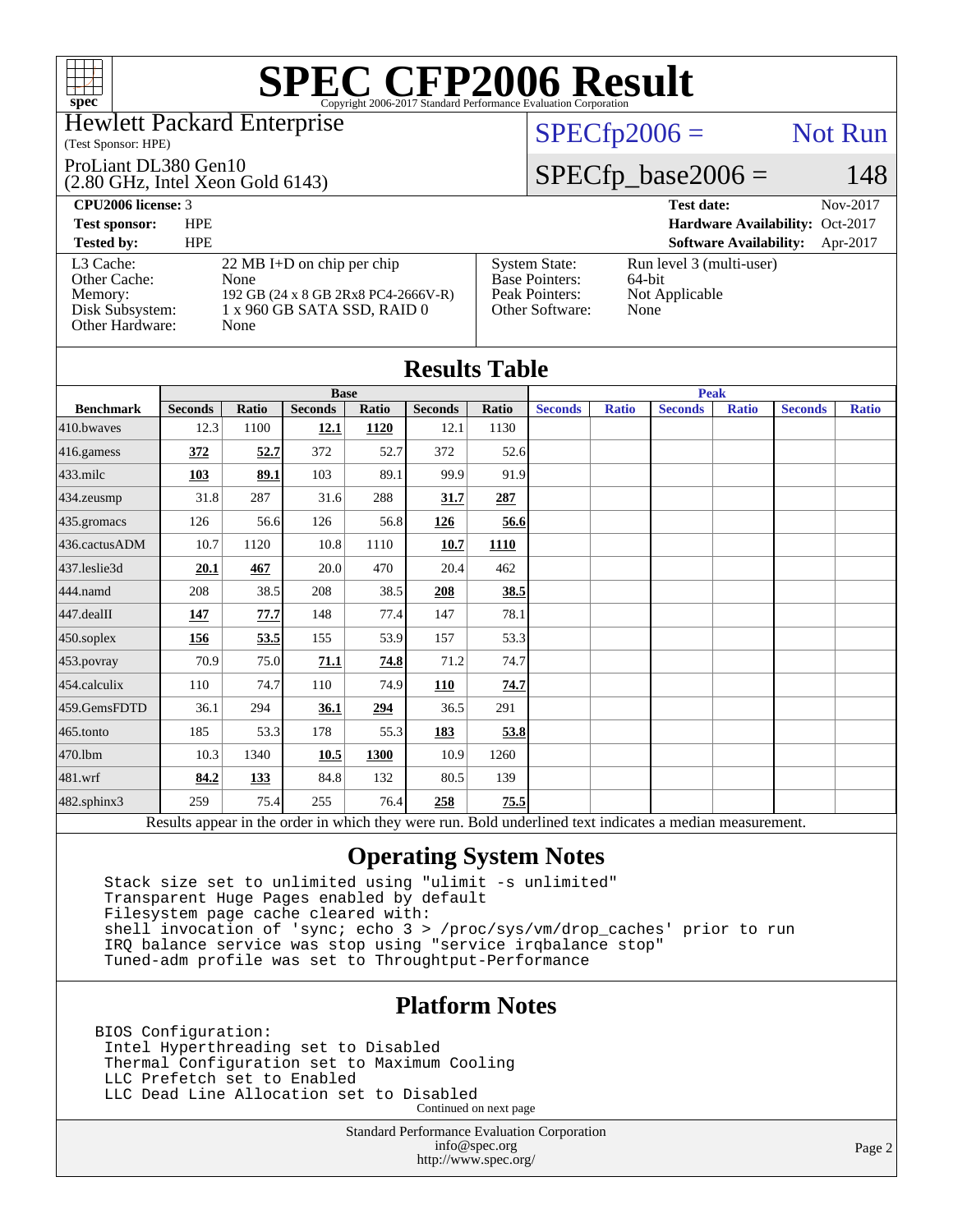

Hewlett Packard Enterprise

(Test Sponsor: HPE)

 $SPECfp2006 =$  Not Run

ProLiant DL380 Gen10

(2.80 GHz, Intel Xeon Gold 6143)

 $SPECTp\_base2006 = 148$ 

**[CPU2006 license:](http://www.spec.org/auto/cpu2006/Docs/result-fields.html#CPU2006license)** 3 **[Test date:](http://www.spec.org/auto/cpu2006/Docs/result-fields.html#Testdate)** Nov-2017 **[Test sponsor:](http://www.spec.org/auto/cpu2006/Docs/result-fields.html#Testsponsor)** HPE **[Hardware Availability:](http://www.spec.org/auto/cpu2006/Docs/result-fields.html#HardwareAvailability)** Oct-2017 **[Tested by:](http://www.spec.org/auto/cpu2006/Docs/result-fields.html#Testedby)** HPE **[Software Availability:](http://www.spec.org/auto/cpu2006/Docs/result-fields.html#SoftwareAvailability)** Apr-2017

#### **[Platform Notes \(Continued\)](http://www.spec.org/auto/cpu2006/Docs/result-fields.html#PlatformNotes)**

Standard Performance Evaluation Corporation [info@spec.org](mailto:info@spec.org) <http://www.spec.org/> Memory Patrol Scrubbing set to Disabled Workload Profile set to General Peak Frequency Compute Energy/Performance Bias set to Maximum Performance Workload Profile set to Custom NUMA Group Size Optimization set to Flat Sysinfo program /home/cpu2006/config/sysinfo.rev6993 Revision 6993 of 2015-11-06 (b5e8d4b4eb51ed28d7f98696cbe290c1) running on DL380Gen10 Wed Nov 1 06:09:15 2017 This section contains SUT (System Under Test) info as seen by some common utilities. To remove or add to this section, see: <http://www.spec.org/cpu2006/Docs/config.html#sysinfo> From /proc/cpuinfo model name : Intel(R) Xeon(R) Gold 6143 CPU @ 2.80GHz 2 "physical id"s (chips) 32 "processors" cores, siblings (Caution: counting these is hw and system dependent. The following excerpts from /proc/cpuinfo might not be reliable. Use with caution.) cpu cores : 16 siblings : 16 physical 0: cores 0 1 2 3 4 5 6 7 8 9 10 11 12 13 14 15 physical 1: cores 0 1 2 3 4 5 6 7 8 9 10 11 12 13 14 15 cache size : 22528 KB From /proc/meminfo<br>MemTotal: 197572716 kB MemTotal: HugePages\_Total: 0 Hugepagesize: 2048 kB From /etc/\*release\* /etc/\*version\* os-release: NAME="Red Hat Enterprise Linux Server" VERSION="7.3 (Maipo)" ID="rhel" ID\_LIKE="fedora" VERSION\_ID="7.3" PRETTY\_NAME="Red Hat Enterprise Linux Server 7.3 (Maipo)" ANSI\_COLOR="0;31" CPE\_NAME="cpe:/o:redhat:enterprise\_linux:7.3:GA:server" redhat-release: Red Hat Enterprise Linux Server release 7.3 (Maipo) system-release: Red Hat Enterprise Linux Server release 7.3 (Maipo) system-release-cpe: cpe:/o:redhat:enterprise\_linux:7.3:ga:server uname -a: Linux DL380Gen10 3.10.0-514.el7.x86\_64 #1 SMP Wed Oct 19 11:24:13 EDT 2016 x86\_64 x86\_64 x86\_64 GNU/Linux run-level 3 Nov 1 06:08 SPEC is set to: /home/cpu2006 Continued on next page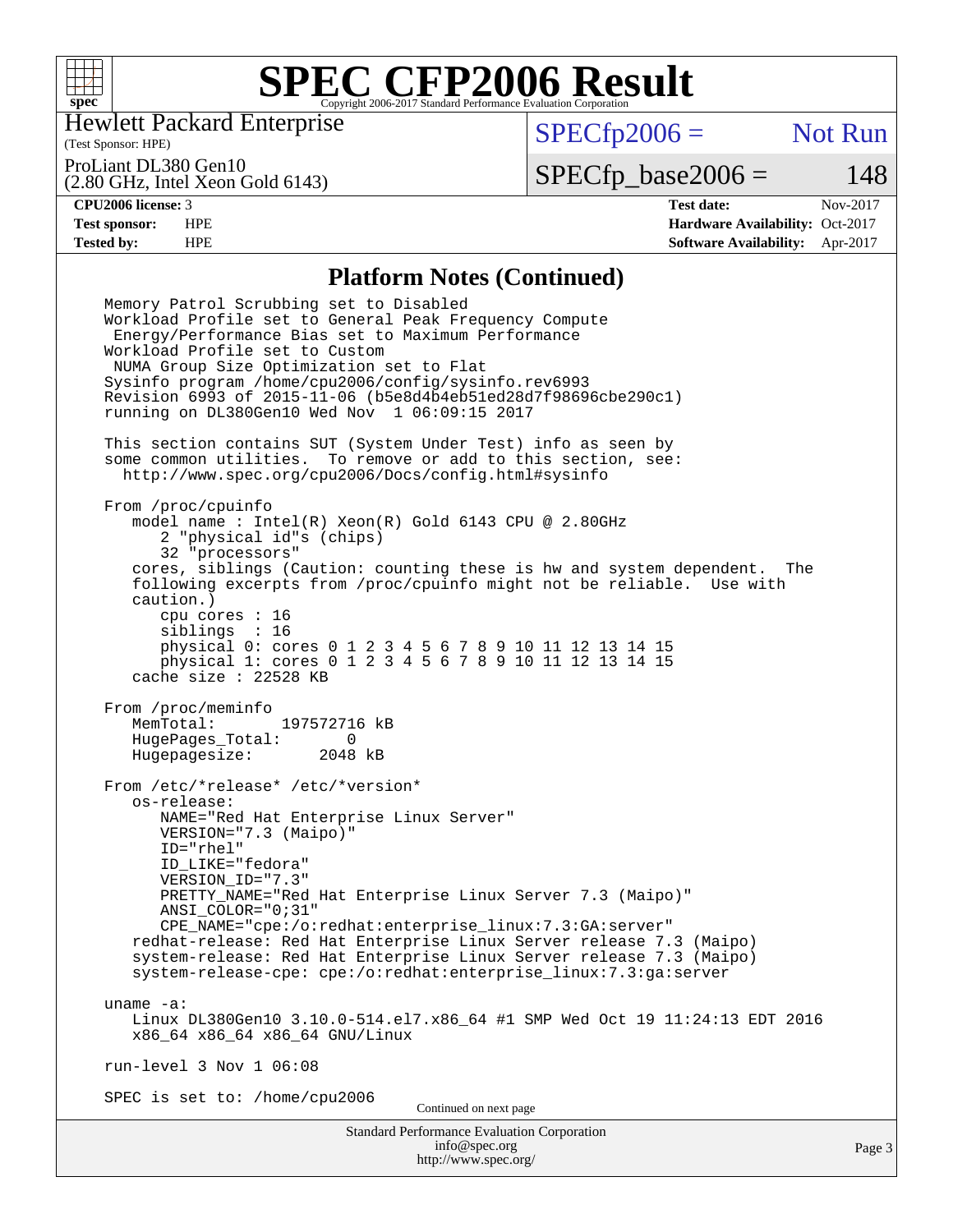

Hewlett Packard Enterprise

(2.80 GHz, Intel Xeon Gold 6143)

(Test Sponsor: HPE)

 $SPECTp2006 =$  Not Run

ProLiant DL380 Gen10

 $SPECfp\_base2006 = 148$ 

**[CPU2006 license:](http://www.spec.org/auto/cpu2006/Docs/result-fields.html#CPU2006license)** 3 **[Test date:](http://www.spec.org/auto/cpu2006/Docs/result-fields.html#Testdate)** Nov-2017 **[Test sponsor:](http://www.spec.org/auto/cpu2006/Docs/result-fields.html#Testsponsor)** HPE **[Hardware Availability:](http://www.spec.org/auto/cpu2006/Docs/result-fields.html#HardwareAvailability)** Oct-2017 **[Tested by:](http://www.spec.org/auto/cpu2006/Docs/result-fields.html#Testedby)** HPE **[Software Availability:](http://www.spec.org/auto/cpu2006/Docs/result-fields.html#SoftwareAvailability)** Apr-2017

#### **[Platform Notes \(Continued\)](http://www.spec.org/auto/cpu2006/Docs/result-fields.html#PlatformNotes)**

Filesystem Type Size Used Avail Use% Mounted on<br>
/dev/mapper/rhel-home xfs 839G 31G 808G 4% /home  $/$ dev/mapper/rhel-home  $xf s$ Additional information from dmidecode:

 Warning: Use caution when you interpret this section. The 'dmidecode' program reads system data which is "intended to allow hardware to be accurately determined", but the intent may not be met, as there are frequent changes to hardware, firmware, and the "DMTF SMBIOS" standard.

 BIOS HPE U30 09/29/2017 Memory: 24x UNKNOWN NOT AVAILABLE 8 GB 2 rank 2666 MHz

(End of data from sysinfo program)

#### **[General Notes](http://www.spec.org/auto/cpu2006/Docs/result-fields.html#GeneralNotes)**

Environment variables set by runspec before the start of the run: KMP\_AFFINITY = "granularity=core,compact" LD\_LIBRARY\_PATH = "/home/cpu2006/lib/ia32:/home/cpu2006/lib/intel64:/home/cpu2006/sh10.2" OMP\_NUM\_THREADS = "32"

 Binaries compiled on a system with 1x Intel Core i7-4790 CPU + 32GB RAM memory using Redhat Enterprise Linux 7.2

### **[Base Compiler Invocation](http://www.spec.org/auto/cpu2006/Docs/result-fields.html#BaseCompilerInvocation)**

[C benchmarks](http://www.spec.org/auto/cpu2006/Docs/result-fields.html#Cbenchmarks): [icc -m64](http://www.spec.org/cpu2006/results/res2017q4/cpu2006-20171114-50653.flags.html#user_CCbase_intel_icc_64bit_bda6cc9af1fdbb0edc3795bac97ada53)

[C++ benchmarks:](http://www.spec.org/auto/cpu2006/Docs/result-fields.html#CXXbenchmarks) [icpc -m64](http://www.spec.org/cpu2006/results/res2017q4/cpu2006-20171114-50653.flags.html#user_CXXbase_intel_icpc_64bit_fc66a5337ce925472a5c54ad6a0de310)

[Fortran benchmarks](http://www.spec.org/auto/cpu2006/Docs/result-fields.html#Fortranbenchmarks): [ifort -m64](http://www.spec.org/cpu2006/results/res2017q4/cpu2006-20171114-50653.flags.html#user_FCbase_intel_ifort_64bit_ee9d0fb25645d0210d97eb0527dcc06e)

[Benchmarks using both Fortran and C](http://www.spec.org/auto/cpu2006/Docs/result-fields.html#BenchmarksusingbothFortranandC): [icc -m64](http://www.spec.org/cpu2006/results/res2017q4/cpu2006-20171114-50653.flags.html#user_CC_FCbase_intel_icc_64bit_bda6cc9af1fdbb0edc3795bac97ada53) [ifort -m64](http://www.spec.org/cpu2006/results/res2017q4/cpu2006-20171114-50653.flags.html#user_CC_FCbase_intel_ifort_64bit_ee9d0fb25645d0210d97eb0527dcc06e)

## **[Base Portability Flags](http://www.spec.org/auto/cpu2006/Docs/result-fields.html#BasePortabilityFlags)**

 410.bwaves: [-DSPEC\\_CPU\\_LP64](http://www.spec.org/cpu2006/results/res2017q4/cpu2006-20171114-50653.flags.html#suite_basePORTABILITY410_bwaves_DSPEC_CPU_LP64) 416.gamess: [-DSPEC\\_CPU\\_LP64](http://www.spec.org/cpu2006/results/res2017q4/cpu2006-20171114-50653.flags.html#suite_basePORTABILITY416_gamess_DSPEC_CPU_LP64) 433.milc: [-DSPEC\\_CPU\\_LP64](http://www.spec.org/cpu2006/results/res2017q4/cpu2006-20171114-50653.flags.html#suite_basePORTABILITY433_milc_DSPEC_CPU_LP64) 434.zeusmp: [-DSPEC\\_CPU\\_LP64](http://www.spec.org/cpu2006/results/res2017q4/cpu2006-20171114-50653.flags.html#suite_basePORTABILITY434_zeusmp_DSPEC_CPU_LP64) 435.gromacs: [-DSPEC\\_CPU\\_LP64](http://www.spec.org/cpu2006/results/res2017q4/cpu2006-20171114-50653.flags.html#suite_basePORTABILITY435_gromacs_DSPEC_CPU_LP64) [-nofor\\_main](http://www.spec.org/cpu2006/results/res2017q4/cpu2006-20171114-50653.flags.html#user_baseLDPORTABILITY435_gromacs_f-nofor_main)

Continued on next page

Standard Performance Evaluation Corporation [info@spec.org](mailto:info@spec.org) <http://www.spec.org/>